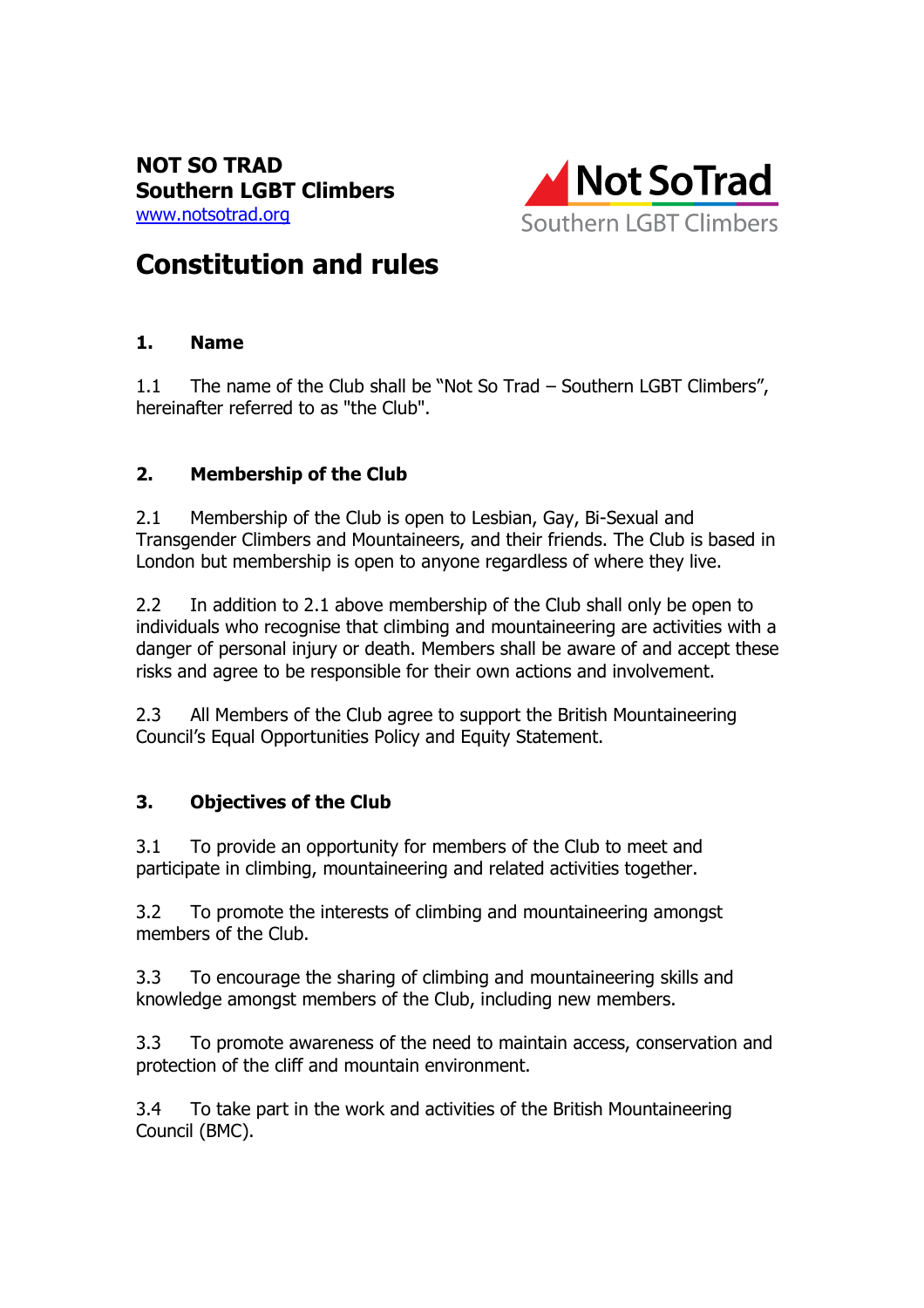## 4. Management of the Club

4.1 The activities of the Club are organised by and for the Membership. All members are encouraged to be involved in the activities and organisation of the Club.

4.2 The Management of the Club shall be entrusted to the Club Committee, hereinafter referred to as "the Committee".

## 5. Officers of the Club

5.1 The elected Officers of the Club shall be the President, the Secretary, and the Treasurer. Additional Officers may be elected, as deemed necessary (e.g. Membership, Access and Conservation, Social, Meets, Website, etc).

5.2 Voting for the election of Officers shall take place at the Annual Planning Meeting

5.3 Officers shall be re-elected each year.

5.4 A person shall not be elected to more than one of the offices of President, Secretary or Treasurer.

## 6. Committee of the Club

6.1 The President of the Club will normally preside at and chair all meetings of the Committee (or Club) and shall be responsible for reporting to the Membership at the Club's Annual Planning Meeting.

6.2 The Committee shall be composed of the Officers of the Club.

6.3 The Committee shall consist of no fewer than three and no more than twelve

voting members (Officers).

6.4 The Committee shall nominate a representative (or representatives) of the Club to attend BMC Area meetings and represent the views of the Membership and shall nominate the President (or a representative) to attend the BMC AGM and vote on behalf of the Club.

6.5 The Club Secretary shall be responsible for all correspondence relating to Club affairs and for announcing Committee meetings, and the production and distribution of minutes from those meetings. The Secretary shall also be responsible for announcing the Annual Planning Meeting and shall give at least 30 clear days notice of such a meeting and its agenda.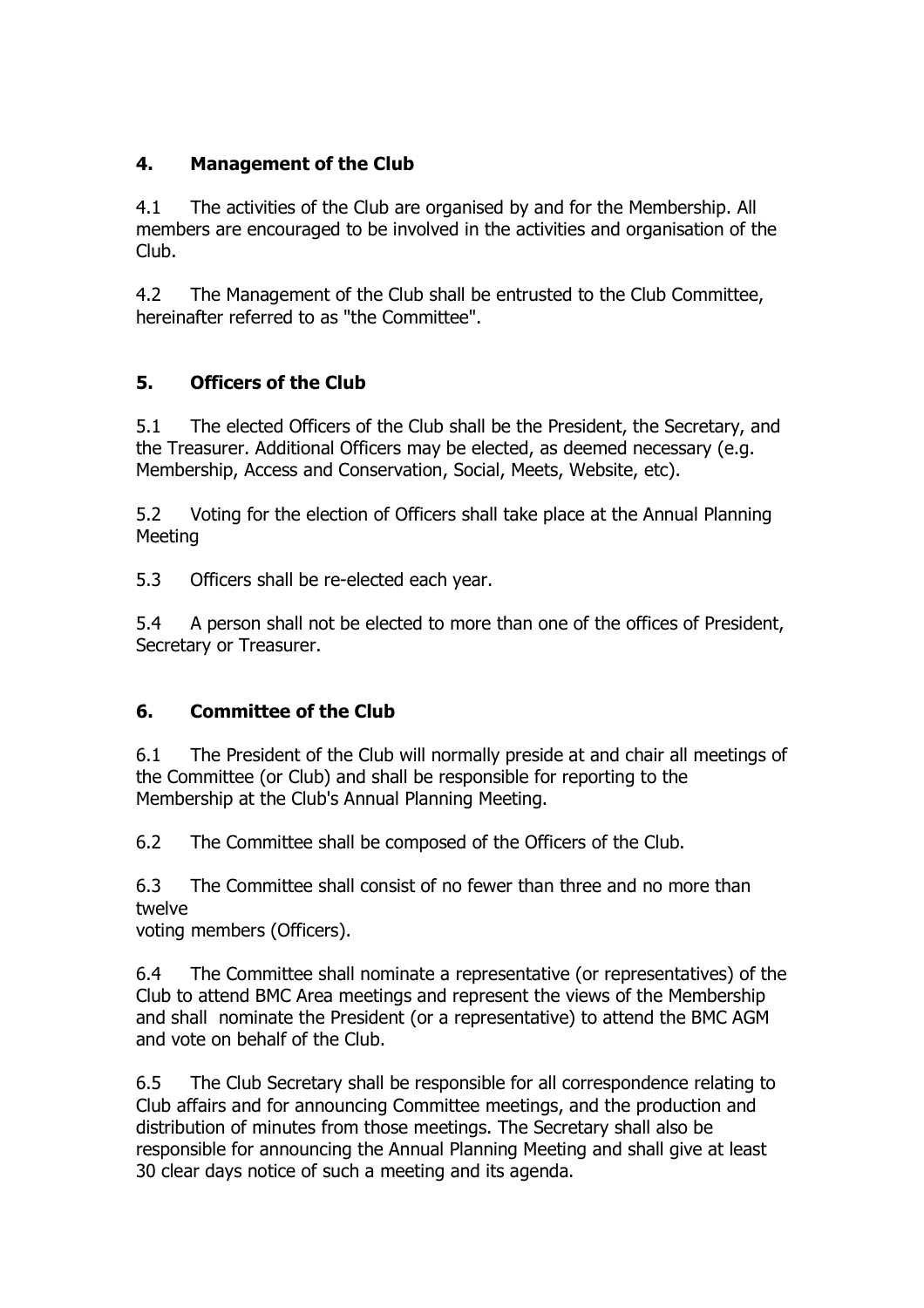6.6 All notices and communications to members can be via e-mail and sent to the last known e-mail address

6.7 The Secretary (or the Membership Secretary, if one is elected) shall keep records about the Membership of the Club and shall report to the BMC the size of the Membership.

6.8 The Treasurer shall be responsible for the collection of subscriptions and will account for any other income and expenditure made on behalf of the Club. The Treasurer shall be responsible for the payment of the membership subscription to the BMC.

6.9 The Committee shall have the power to co-opt additional non-voting members.

6.10 The Committee shall have the power to fill such vacancies as may occur from time to time amongst the Officers. Officers appointed in this way shall be reelected at the next Annual Planning Meeting.

6.11 A quorum for a meeting of the Committee shall be half of the elected voting members.

6.12 Minutes shall be kept of all meetings of the Committee.

## 7. Meetings of the Club

7.1 The Annual Planning Meeting of the Club shall normally be held in November. At the Annual Planning Meeting the President shall give his or her report on the Club, the Club accounts shall be presented for approval, the Club Officers shall be elected for the following year, the annual Club subscription shall be set and any other matters transacted as necessary.

7.2 An Extra-ordinary General Meeting of members may be called at any time by the Committee or upon a written request signed by 15 members. Such request shall be addressed to the President and shall state the object of the meeting, which shall be called within 45 days following the request.

7.3 A quorum for the Annual Planning Meeting and General Meetings shall be five members.

#### 8. Club Subscriptions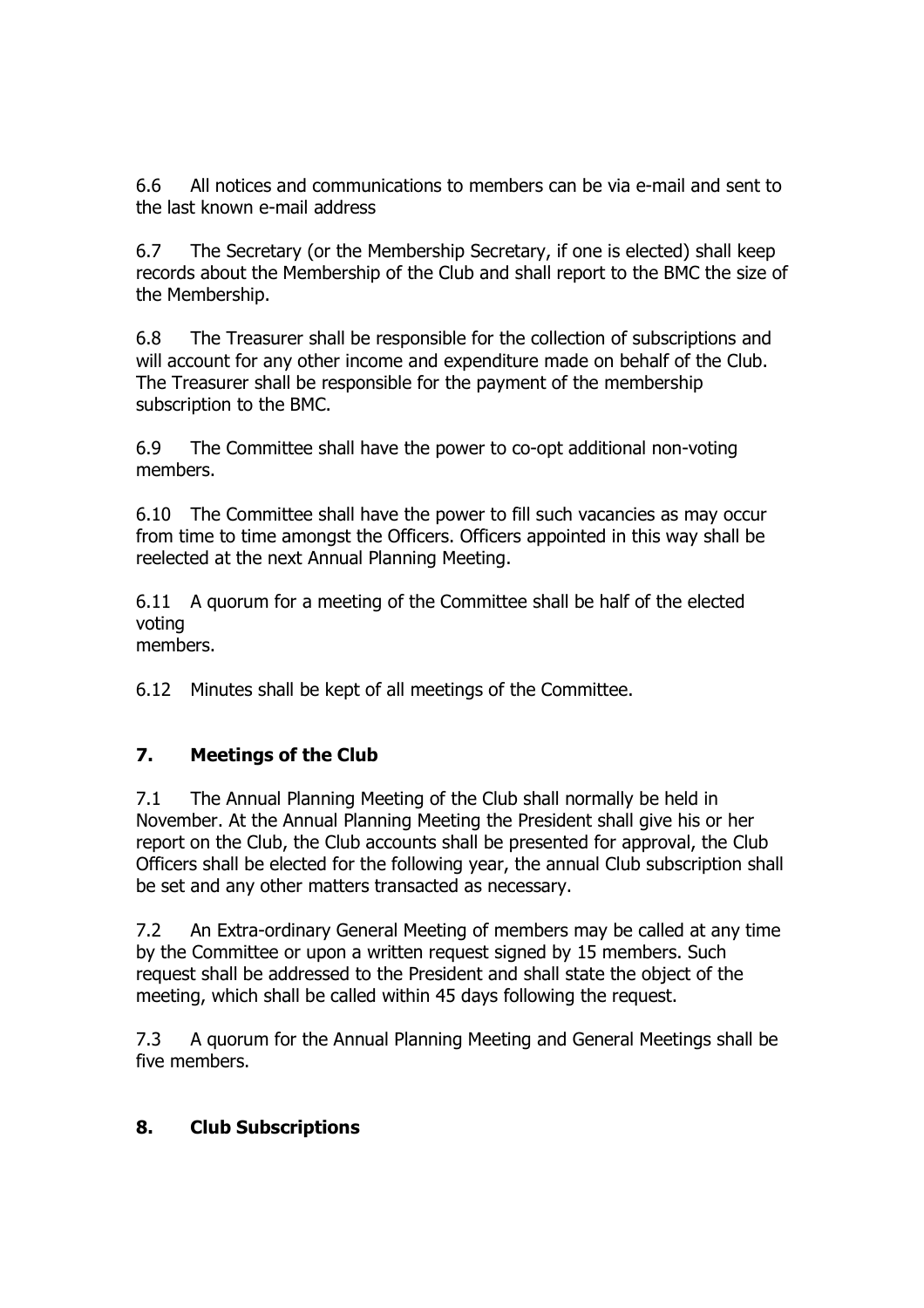8.1 The annual subscription payable by members shall be determined at the Annual Planning Meeting.

8.2 The membership year will run from the 1st of November to the 31st of October the following year. The subscription shall be due from the 1st of November.

8.3 Any member who has not paid the subscription by 1st of January shall cease to be a member, to ensure that members are suitably insured with the BMC.

## 9. Rules of the Club

9.1 The Committee shall have the power to set Club rules. Such rules shall be in accordance with the articles of the Club's Constitution and the policies of the BMC.

#### 10. Accounts and Audit

10.1 The financial year of the Club shall run from 1st November to 31st October.

10.2 The Treasurer shall keep proper books of account, and at the end of each year shall prepare an annual income and expenditure account and a year end balance sheet.

10.3 The balance sheet and income and expenditure account shall be audited and reported to the Membership at the Annual Planning Meeting for approval.

10.4 A bank account in the name of the Club shall be opened. All cheques and other instructions concerning the use of the Club's funds shall be signed by any two of the President, Secretary or Treasurer.

## 11. Amendments to the Constitution of the Club

11.1 This Constitution may be amended by a two-thirds majority of members present at a quorate meeting, including members voting by proxy. Notice of any amendment must be delivered to the Secretary at least 45 days prior to the Annual Planning Meeting.

#### 12. Dissolution of the Club